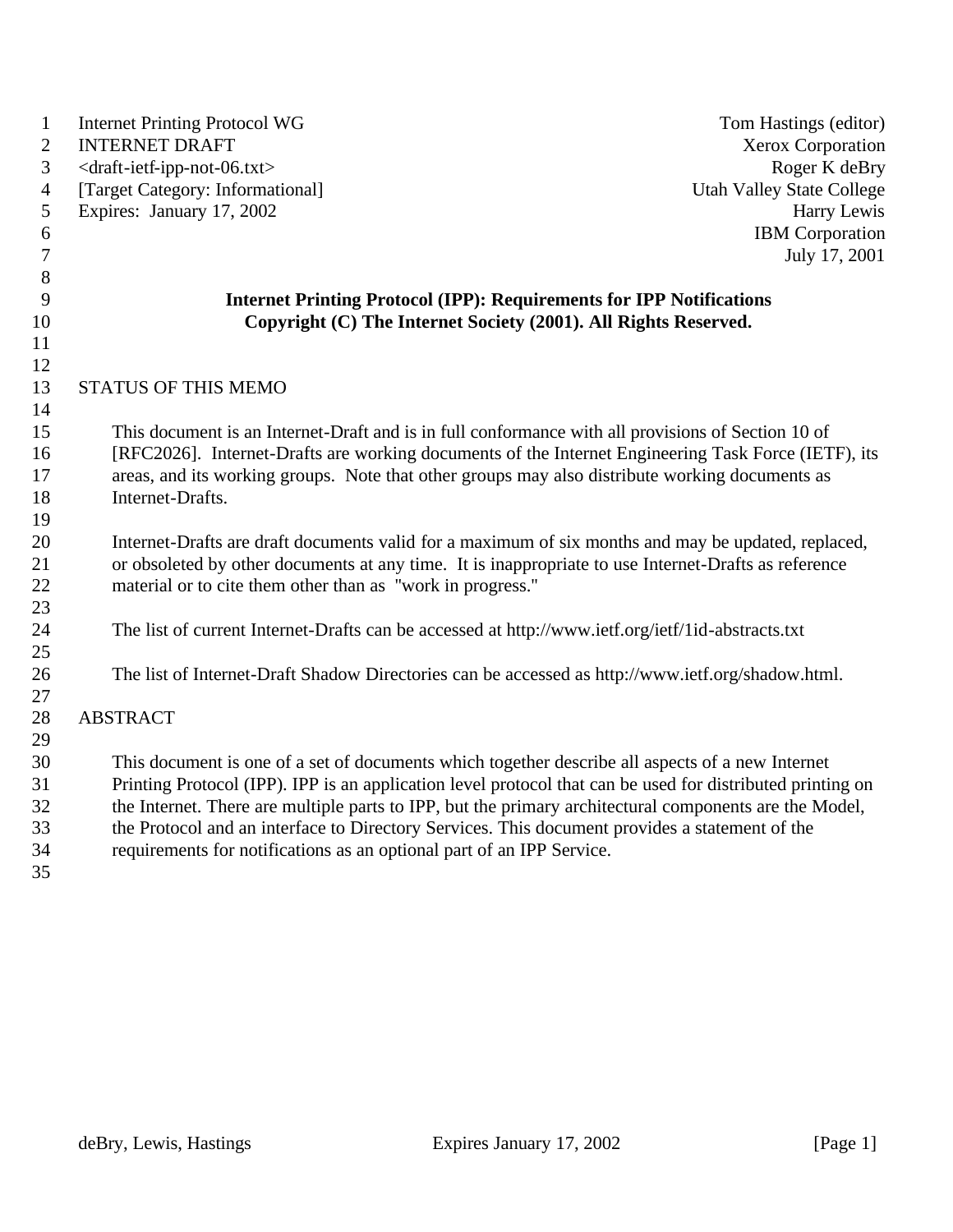| 35<br>36<br>37 | <b>Table of Contents</b> |  |
|----------------|--------------------------|--|
| 38             |                          |  |
| 39             |                          |  |
| 40             |                          |  |
| 41             |                          |  |
| 42             |                          |  |
| 43             |                          |  |
| 44             |                          |  |
| 45             |                          |  |
| 46             |                          |  |
| 47             |                          |  |
| 48             |                          |  |
| 49<br>50<br>51 |                          |  |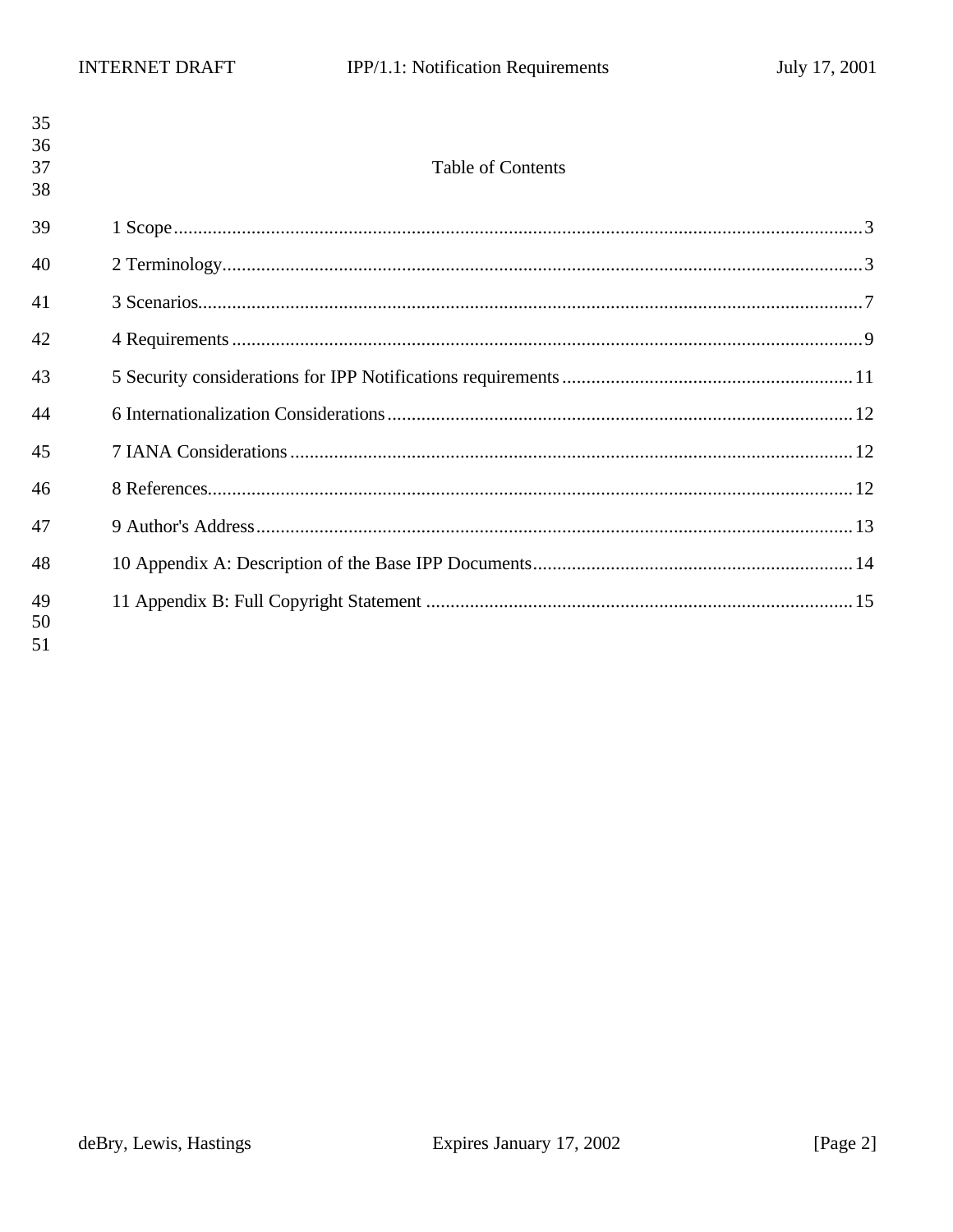| 51       | 1 Scope                                                                                                                                                                                                        |
|----------|----------------------------------------------------------------------------------------------------------------------------------------------------------------------------------------------------------------|
| 52<br>53 |                                                                                                                                                                                                                |
| 54       | This document is one of a set of documents which together describe all aspects of a new Internet<br>Printing Protocol (IPP). IPP is an application level protocol that can be used for distributed printing on |
| 55       | the Internet. There are multiple parts to IPP, but the primary architectural components are the Model,                                                                                                         |
| 56       | the Protocol and an interface to Directory Services. This document provides a statement of the                                                                                                                 |
| 57       | requirements for notifications as an optional part of an IPP Service. See section 10 for a description of                                                                                                      |
| 58       | the base IPP documents.                                                                                                                                                                                        |
| 59       |                                                                                                                                                                                                                |
| 60       | The scope of this requirements document covers functionality used by the following kinds of IPP Users:                                                                                                         |
| 61       | End Users, Print Administrators and Operators. See [ipp-ntfy] for the extensions to the Internet                                                                                                               |
| 62       | Printing Protocol/1.0 (IPP) [RFC2565, RFC2566], IPP/1.1 [RFC2911, RFC2910], and future versions.                                                                                                               |
| 63       |                                                                                                                                                                                                                |
| 64       | 2 Terminology                                                                                                                                                                                                  |
| 65       |                                                                                                                                                                                                                |
| 66       | It is necessary to define a set of terms in order to be able to clearly express the requirements for                                                                                                           |
| 67       | notification services in an IPP System.                                                                                                                                                                        |
| 68       |                                                                                                                                                                                                                |
| 69       | 2.1 Job Submitting End User                                                                                                                                                                                    |
| 70       |                                                                                                                                                                                                                |
| 71       | A human end user who submits a print job to an IPP Printer. This person may or may not be within the                                                                                                           |
| 72       | same security domain as the Printer. This person may or may not be geographically near the printer.                                                                                                            |
| 73<br>74 | 2.2 Administrator                                                                                                                                                                                              |
| 75       |                                                                                                                                                                                                                |
| 76       | A human user who established policy for and configures the print system.                                                                                                                                       |
| 77       |                                                                                                                                                                                                                |
| 78       | 2.3 Operator                                                                                                                                                                                                   |
| 79       |                                                                                                                                                                                                                |
| 80       | A human user who carries out the policy established by the Administrator and controls the day to day                                                                                                           |
| 81       | running of the print system.                                                                                                                                                                                   |
| 82       |                                                                                                                                                                                                                |
| 83       | 2.4 Job Submitting Application                                                                                                                                                                                 |
| 84       |                                                                                                                                                                                                                |
| 85       | An application (for example, a batch application), acting on behalf of a Job Submitting End User, which                                                                                                        |
| 86       | submits a print job to an IPP Printer. The application may or may not be within the same security                                                                                                              |
| 87       | domain as the Printer. This application may or may not be geographically near the printer.                                                                                                                     |
| 88       |                                                                                                                                                                                                                |
| 89<br>90 | 2.5 Security Domain                                                                                                                                                                                            |
| 91       | For the purposes of this discussion, the set of network components which can communicate without                                                                                                               |
| 92       | going through a proxy or firewall. A security domain may be geographically very large, for example -                                                                                                           |
| 93       | anyplace within IBM.COM.                                                                                                                                                                                       |
| 94       |                                                                                                                                                                                                                |
| 95       | 2.6 IPP Client                                                                                                                                                                                                 |
|          |                                                                                                                                                                                                                |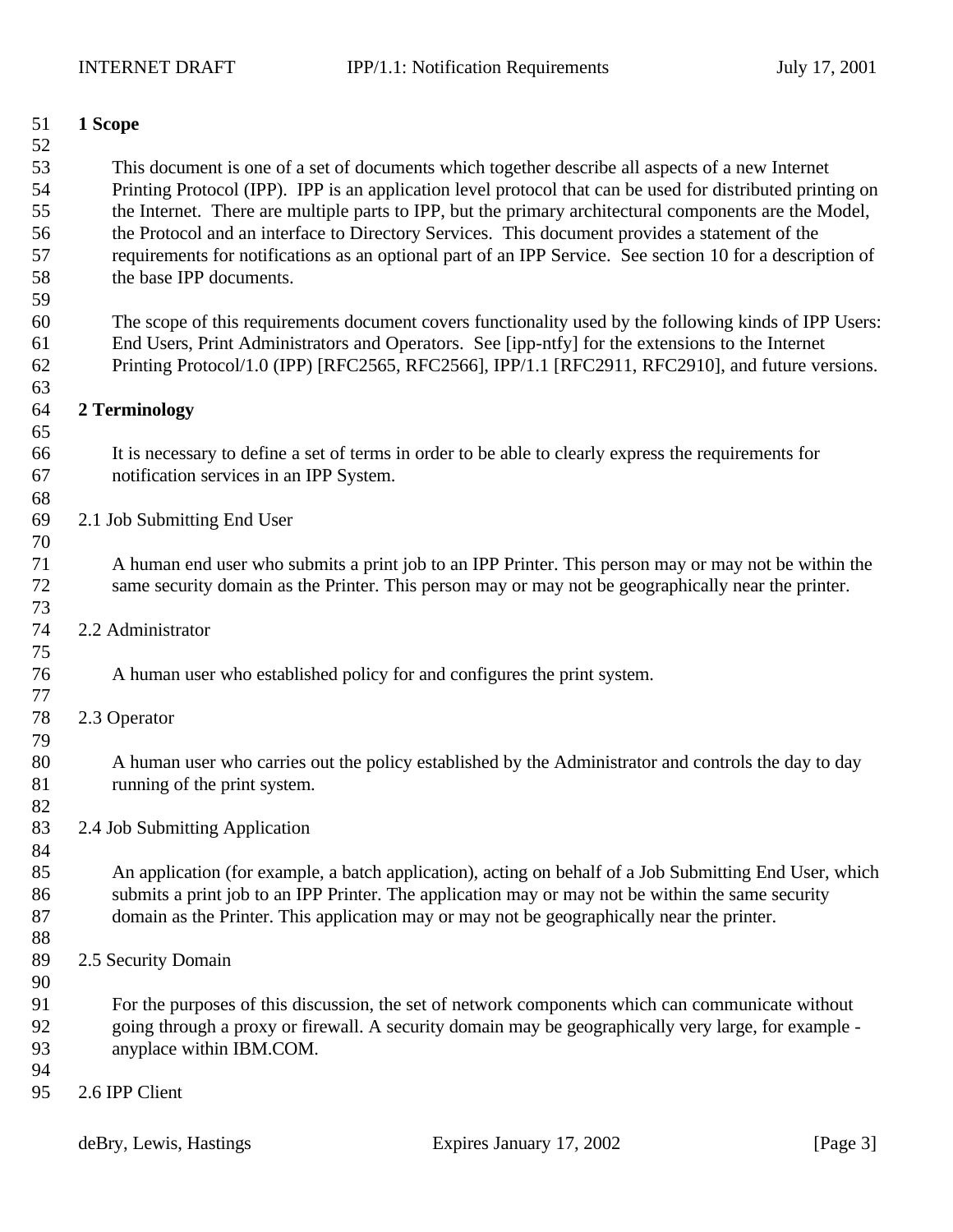- The software component that sends IPP requests to an IPP Printer object and accepts IPP responses from an IPP Printer.
- 2.7 Job Recipient

 A human who is the ultimate consumer of the print job. In many cases this will be the same person as the Job Submitting End User, but this need not always be the case. For example, if I use IPP to print a document on a printer in a business partner's office, I am the Job Submitting End User, while the person I intend the document for in my business partner's office is the Job Recipient. Since one of the goals of IPP is to be able to print near the Job Recipient of the printed output, we would normally expect that person to be in the same security domain as, and geographically near, the Printer. However, this may not always be the case. For example, I submit a print job across the Internet to a Kinko's print shop. I am both the Submitting end User and the Job Recipient, but I am neither near nor in the same security domain as the Printer.

2.8 Job Recipient Proxy

 A person acting on behalf of the Job Recipient. In particular, the Job Recipient Proxy physically picks up the printed document from the Printer, if the Job Recipient cannot perform that function. The Proxy is **by definition** geographically near and in the same security domain as the printer. For example, I submit a print job from home to be printed on a printer at work. I'd like my secretary to pick up the print job and put it on my desk. In this case, I am acting as both Job Submitting End User and Job Recipient. My secretary is acting as a Job Recipient Proxy.

2.9 Notification Subscriber

 A client that requests the IPP Printer to send Event Notifications to one or more Notification Recipients. A Notification Subscriber may be a Job Submitting End User or an End User, an Operator, or an Administrator that is not submitting a job.

- 127 2.10 Notification Source
- The entity that sends Event Notifications.
- 2.11 Notification Recipient

 The entity that receives IPP Notifications about Job and/or Printer events. A Notification Recipient may be a: Job Submitting End User, Job Submitting Application, Job Recipient, Job Recipient Proxy, Operator, or Administrator, etc., and their representatives or log file or usage statistics gathering application or other active or passive entities. 

- 2.12 Notification Recipient Agent
-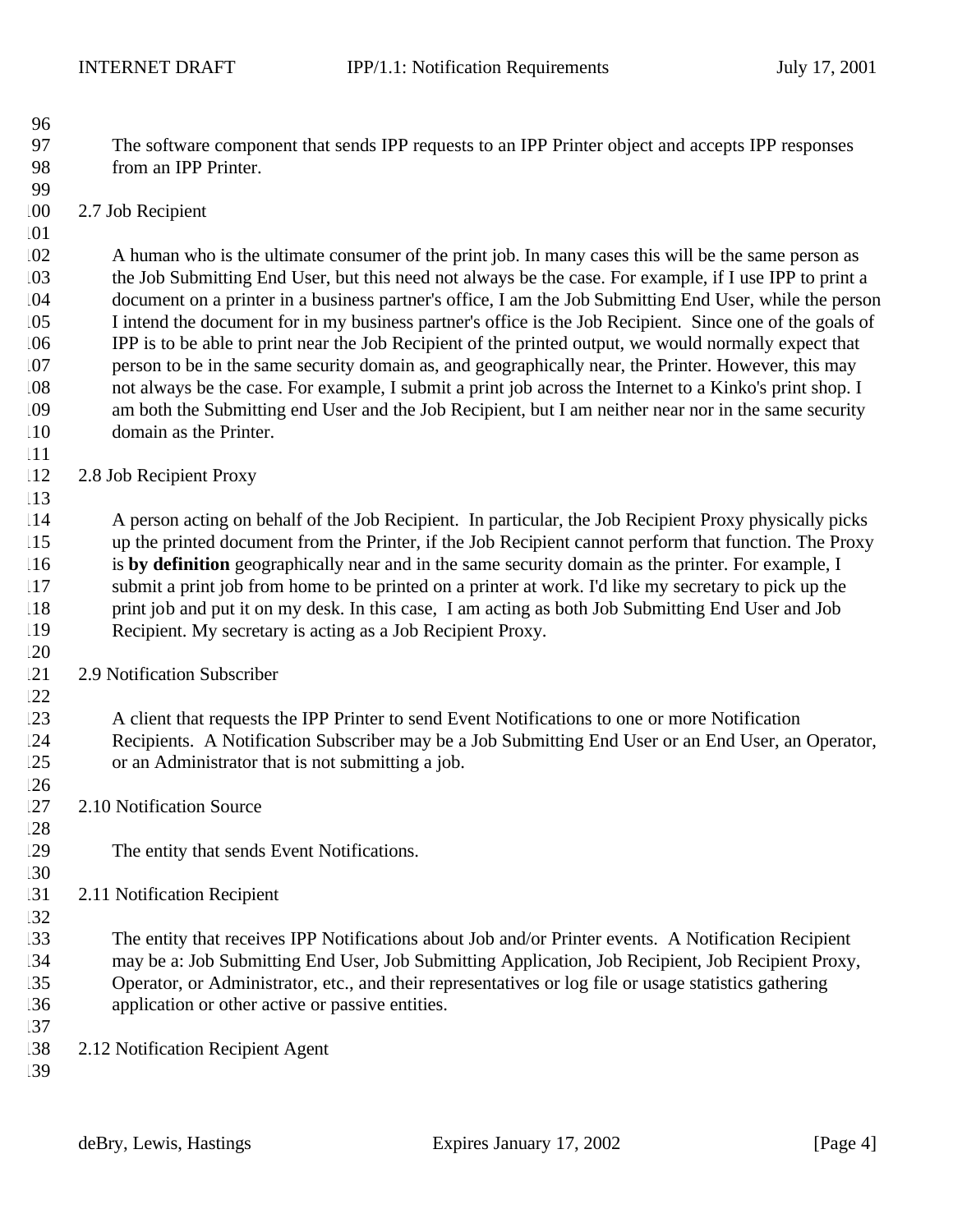| .40<br>41<br>42<br>.43 | A program which receives Event Notifications on behalf of the Notification Recipient. The agent may<br>take some action on behalf of the recipient, forward the notification to the recipient via some alternative<br>means (for example, page the recipient), or queue the notification for later retrieval by the recipient. |
|------------------------|--------------------------------------------------------------------------------------------------------------------------------------------------------------------------------------------------------------------------------------------------------------------------------------------------------------------------------|
| .44                    | 2.13 Event                                                                                                                                                                                                                                                                                                                     |
| 45                     |                                                                                                                                                                                                                                                                                                                                |
| .46<br>.47             | A Event is some occurrence (either expected or unexpected) within the printing system of a change of<br>state, condition, or configuration of a Job or Printer object.                                                                                                                                                         |
| .48                    |                                                                                                                                                                                                                                                                                                                                |
| 49                     | 2.14 Event Notification                                                                                                                                                                                                                                                                                                        |
| .50                    |                                                                                                                                                                                                                                                                                                                                |
| 51                     | When an event occurs, an Event Notification is generated that fully describes the event (what the event                                                                                                                                                                                                                        |
| .52                    | was, where it occurred, when it occurred, etc.). Event Notifications are delivered to all the Notification                                                                                                                                                                                                                     |
| .53                    | Recipients that are subscribed to that Event, if any. The Event Notification is delivered to the address                                                                                                                                                                                                                       |
| 54                     | of the Notification Recipient using the notification delivery method defined in the subscription.                                                                                                                                                                                                                              |
| .55                    | However, an Event Notification is sent ONLY if there is a corresponding subscription.                                                                                                                                                                                                                                          |
| .56                    |                                                                                                                                                                                                                                                                                                                                |
| .57                    | 2.15 Notification Subscription                                                                                                                                                                                                                                                                                                 |
| .58                    |                                                                                                                                                                                                                                                                                                                                |
| .59                    | A Notification Subscription is a request by a Notification Subscriber to the IPP Printer to send Event                                                                                                                                                                                                                         |
| .60                    | Notifications to specified Notification Recipient(s) when the event occur.                                                                                                                                                                                                                                                     |
| .61<br>.62             | 2.16 Notification Attributes                                                                                                                                                                                                                                                                                                   |
| .63                    |                                                                                                                                                                                                                                                                                                                                |
| .64                    | IPP Objects (for example, a print job) from which notification are being sent may have attributes                                                                                                                                                                                                                              |
| .65                    | associated with them. A user may want to have one or more of these associated attributes returned                                                                                                                                                                                                                              |
| .66                    | along with a particular notification. In general, these may include any attribute associated with the                                                                                                                                                                                                                          |
| .67                    | object emitting the notification. Examples include:                                                                                                                                                                                                                                                                            |
| .68                    |                                                                                                                                                                                                                                                                                                                                |
| .69                    | number-of-intervening jobs                                                                                                                                                                                                                                                                                                     |
| .70                    | job-k-octets                                                                                                                                                                                                                                                                                                                   |
| 171                    | job-k-octets processed                                                                                                                                                                                                                                                                                                         |
| .72                    | job impressions                                                                                                                                                                                                                                                                                                                |
| 73                     | job-impressions-interpreted                                                                                                                                                                                                                                                                                                    |
| .74                    | job-impressions-completed                                                                                                                                                                                                                                                                                                      |
| 75                     | impressionsCompletedCurrentCopy (job MIB)                                                                                                                                                                                                                                                                                      |
| .76                    | sheetCompletedCopyNumber (job MIB)                                                                                                                                                                                                                                                                                             |
| .77                    | sheetsCompletedDocumentNumber (job MIB)                                                                                                                                                                                                                                                                                        |
| .78                    | Copies-requested                                                                                                                                                                                                                                                                                                               |
| .79                    | Copy-type                                                                                                                                                                                                                                                                                                                      |
| .80                    | Output-destination                                                                                                                                                                                                                                                                                                             |
| 81                     | Job-state-reasons                                                                                                                                                                                                                                                                                                              |
| 82                     | Job ID<br>Printer URI                                                                                                                                                                                                                                                                                                          |
| 83<br>84               |                                                                                                                                                                                                                                                                                                                                |
|                        | Subscription ID (for job independent subscription)                                                                                                                                                                                                                                                                             |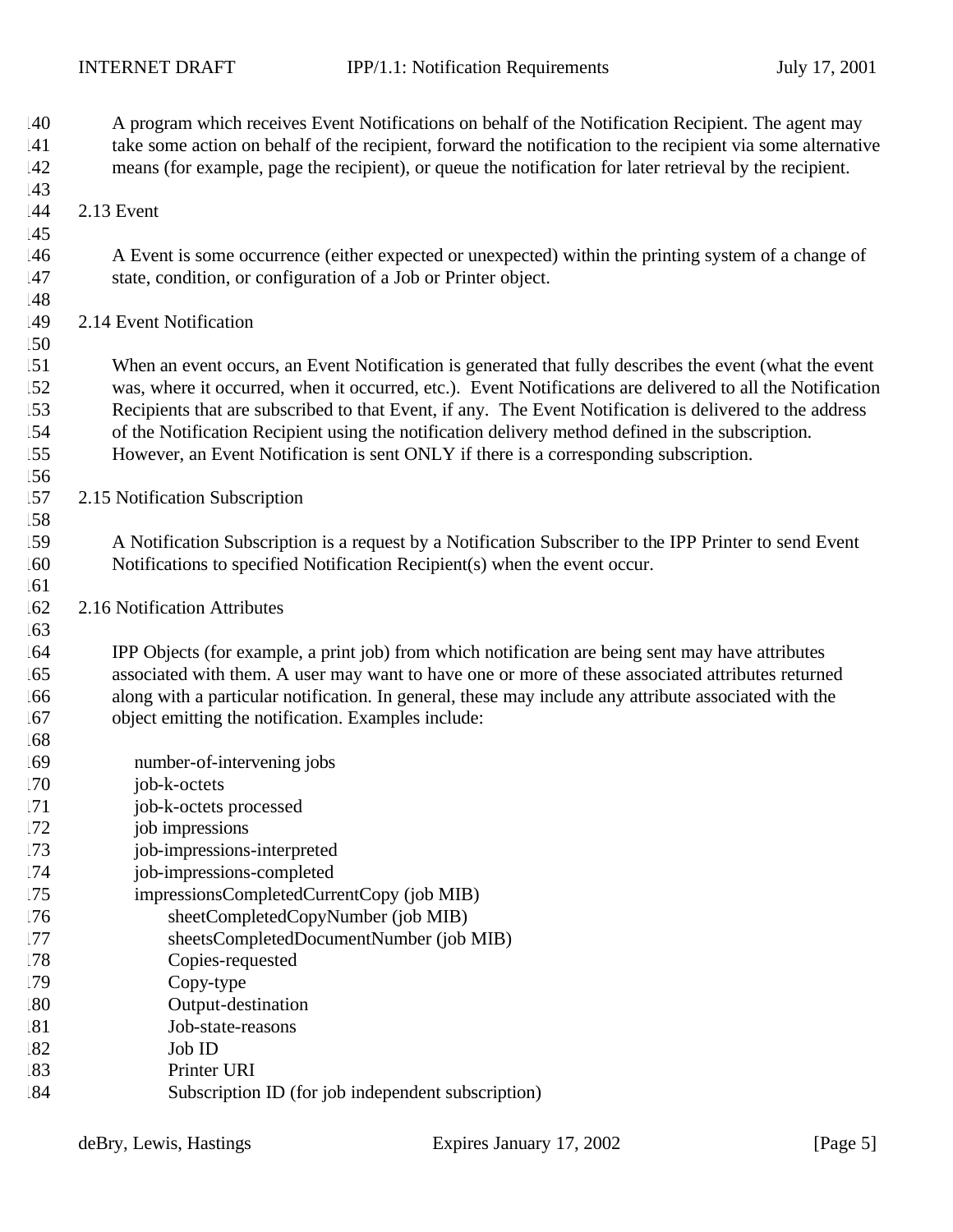| .85        |                                                                                                                                                                                                         |
|------------|---------------------------------------------------------------------------------------------------------------------------------------------------------------------------------------------------------|
| .86        | 2.17 Notification Delivery Method (or Delivery Method for short)                                                                                                                                        |
| .87        |                                                                                                                                                                                                         |
| .88        | Event Notifications are delivered using a method, such as email, TCP/IP, etc.                                                                                                                           |
| .89        |                                                                                                                                                                                                         |
| !90        | 2.18 Immediate Notification                                                                                                                                                                             |
| !91        |                                                                                                                                                                                                         |
| !92        | Notifications sent to the Notification Recipient or the Notification Recipient's agent in such a way that                                                                                               |
| !93        | the notification arrives immediately, within the limits of common addressing, routing, network                                                                                                          |
| !94        | congestion and quality of service.                                                                                                                                                                      |
| !95        |                                                                                                                                                                                                         |
| .96        | 2.19 Store and Forward Notification                                                                                                                                                                     |
| .97        |                                                                                                                                                                                                         |
| !98        | Notifications which are not necessarily delivered to Notification Recipients immediately, but are queued                                                                                                |
| !99        | for delivery by some intermediate network application, for later retrieval. Email is an example of a store                                                                                              |
| 200        | and forward notification delivery method.                                                                                                                                                               |
| 201        |                                                                                                                                                                                                         |
| 202        | 2.20 Reliable Delivery of Notifications                                                                                                                                                                 |
| 203        |                                                                                                                                                                                                         |
| 204        | Notifications which are delivered by a reliable delivery of packets or character stream, with                                                                                                           |
| 205        | acknowledgment and retry, such that delivery of the notification is guaranteed within some determinate                                                                                                  |
| 206        | time limits. For example, if the Notification Recipient has logged off and gone home for the day, an                                                                                                    |
| 207        | immediate notification cannot be guaranteed to be delivered, even when sent over a reliable transport,                                                                                                  |
| 208        | because there is nothing there to catch it. Guaranteed delivery requires both store and forward                                                                                                         |
| 209        | notification and a reliable transport.                                                                                                                                                                  |
| 210        |                                                                                                                                                                                                         |
| 211        | 2.21 Notification over Unreliable Transport                                                                                                                                                             |
| 212        |                                                                                                                                                                                                         |
| 213        | Notifications are delivered via the fundamental transport address and routing framework, but no                                                                                                         |
| 214        | acknowledgment or retry is required. Process to process communications, if involved, are                                                                                                                |
| 215        | unconstrained.                                                                                                                                                                                          |
| 216        |                                                                                                                                                                                                         |
| 217<br>218 | 2.22 Human Consumable Notification                                                                                                                                                                      |
|            |                                                                                                                                                                                                         |
| !19<br>220 |                                                                                                                                                                                                         |
| 221        | Notifications which are intended to be consumed by human end users only. Email would be an example<br>of a Human consumable notification, though it could also contain Machine Consumable Notification. |
| 222        |                                                                                                                                                                                                         |
| 223        | 2.23 Machine Consumable Notification                                                                                                                                                                    |
| 224        |                                                                                                                                                                                                         |
| 225        | Notifications which are intended for consumption by a program only, such as an IPP Client. Machine                                                                                                      |
| 226        | Consumable notifications may not contain human readable information. Do we need both human and                                                                                                          |
| 227        | machine? Machine readable is intended for application to application only. The Notification Recipient                                                                                                   |
| 228        | could process the machine readable Event Notification into human readable format.                                                                                                                       |
| 229        |                                                                                                                                                                                                         |
|            |                                                                                                                                                                                                         |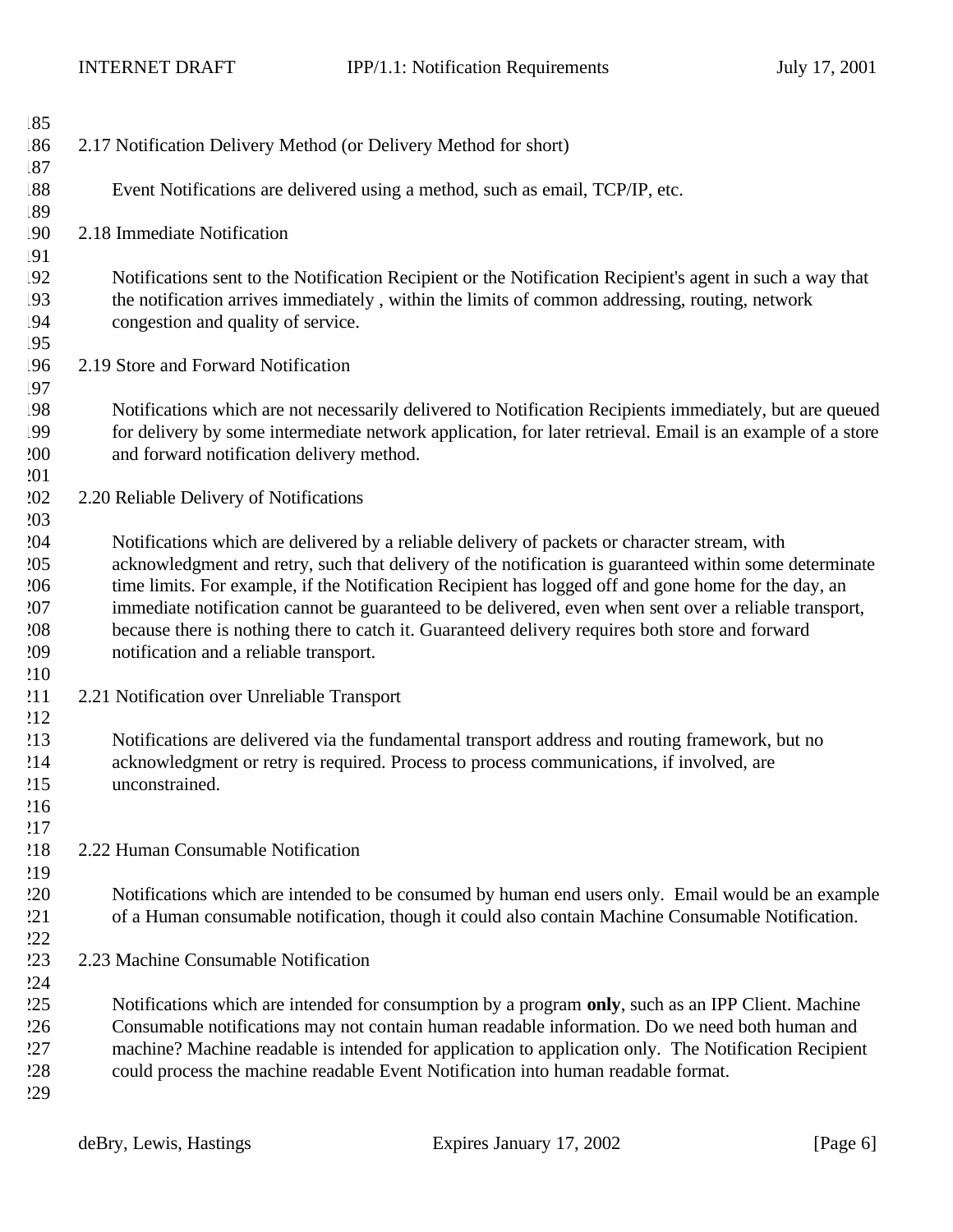| 230 |                                                                                         | 2.24 Mixed Notification                                                                                     |
|-----|-----------------------------------------------------------------------------------------|-------------------------------------------------------------------------------------------------------------|
| 231 |                                                                                         |                                                                                                             |
| 232 | A mixed notification contains both Human Consumable and Machine Consumable information. |                                                                                                             |
| 233 |                                                                                         |                                                                                                             |
| !34 | 3 Scenarios                                                                             |                                                                                                             |
| 235 |                                                                                         |                                                                                                             |
| 236 |                                                                                         | 1. I am sitting in my office and submit a print job to the printer down the hall. I am in the same security |
| 237 |                                                                                         | domain as the printer and of course, geographically near. I want to know immediately when my                |
| !38 |                                                                                         | print job will be completed (or if there is a problem) because the document I am working on is              |
| 239 |                                                                                         | urgent. I submit the print job with the following attributes:                                               |
| 240 |                                                                                         |                                                                                                             |
| 241 |                                                                                         | Notification Recipient - me<br>$\overline{\phantom{m}}$                                                     |
| 242 |                                                                                         | Notification Events - all                                                                                   |
| 243 |                                                                                         | Notification Attributes - job-state-reason<br>$\qquad \qquad -$                                             |
| 244 |                                                                                         | Notification Type - immediate                                                                               |
| 245 |                                                                                         |                                                                                                             |
| 246 |                                                                                         | 2. I am working from home and submit a print job to the same printer as in the previous example.            |
| 247 |                                                                                         | However, since I am not at work, I cannot physically get the print file or do anything with it. It can      |
| 248 |                                                                                         | wait until I get to work this afternoon. However, I'd like my secretary to pick up the output and put       |
| 249 |                                                                                         | it on my desk so it doesn't get lost or miss-filed. I'd also like a store and forward notification sent to  |
| 250 |                                                                                         | my email so that when I get to work I can tell if there was a problem with the print job. I submit a        |
| 251 |                                                                                         | print job with the following attributes:                                                                    |
| .52 |                                                                                         |                                                                                                             |
| 253 |                                                                                         | Notification Recipient - my secretary                                                                       |
| .54 |                                                                                         | Notification Events - print complete<br>$\overline{\phantom{m}}$                                            |
| 255 |                                                                                         | Notification Type - immediate                                                                               |
| 256 |                                                                                         |                                                                                                             |
| 257 |                                                                                         | Notification Recipient - me<br>$\overline{\phantom{0}}$                                                     |
| 258 |                                                                                         | Notification Events - print complete<br>$\qquad \qquad -$                                                   |
| 259 |                                                                                         | Notification Attributes - impressions completed                                                             |
| 260 |                                                                                         | Notification Type - store and forward<br>—                                                                  |
| 261 |                                                                                         |                                                                                                             |
| 262 |                                                                                         | 3. I am sitting in my office and submit a print job to a client at an engineering firm we work with on a    |
| 263 |                                                                                         | daily basis. The engineering firm is in Belgium. I would like my client to know when the print job is       |
| .64 |                                                                                         | complete, so that she can pick it up from the printer in her building. It is important that she review      |
| 265 |                                                                                         | it right away and get her comments back to me. I submit the print job with the following attributes:        |
| 266 |                                                                                         |                                                                                                             |
| 267 |                                                                                         | Notification Recipient - client at engineering firm<br>—                                                    |
| 268 |                                                                                         | Notification Events - print complete                                                                        |
| 269 |                                                                                         | Notification Type - immediate                                                                               |
| 270 |                                                                                         | Notification Language - French                                                                              |
| 271 |                                                                                         |                                                                                                             |
| 272 |                                                                                         | 4. I am in a hotel room and send a print job to a Kinko's store in the town I am working in, in order to    |
| 273 |                                                                                         | get a printed report for the meeting I am attending in the morning. Since I'm going out to dinner           |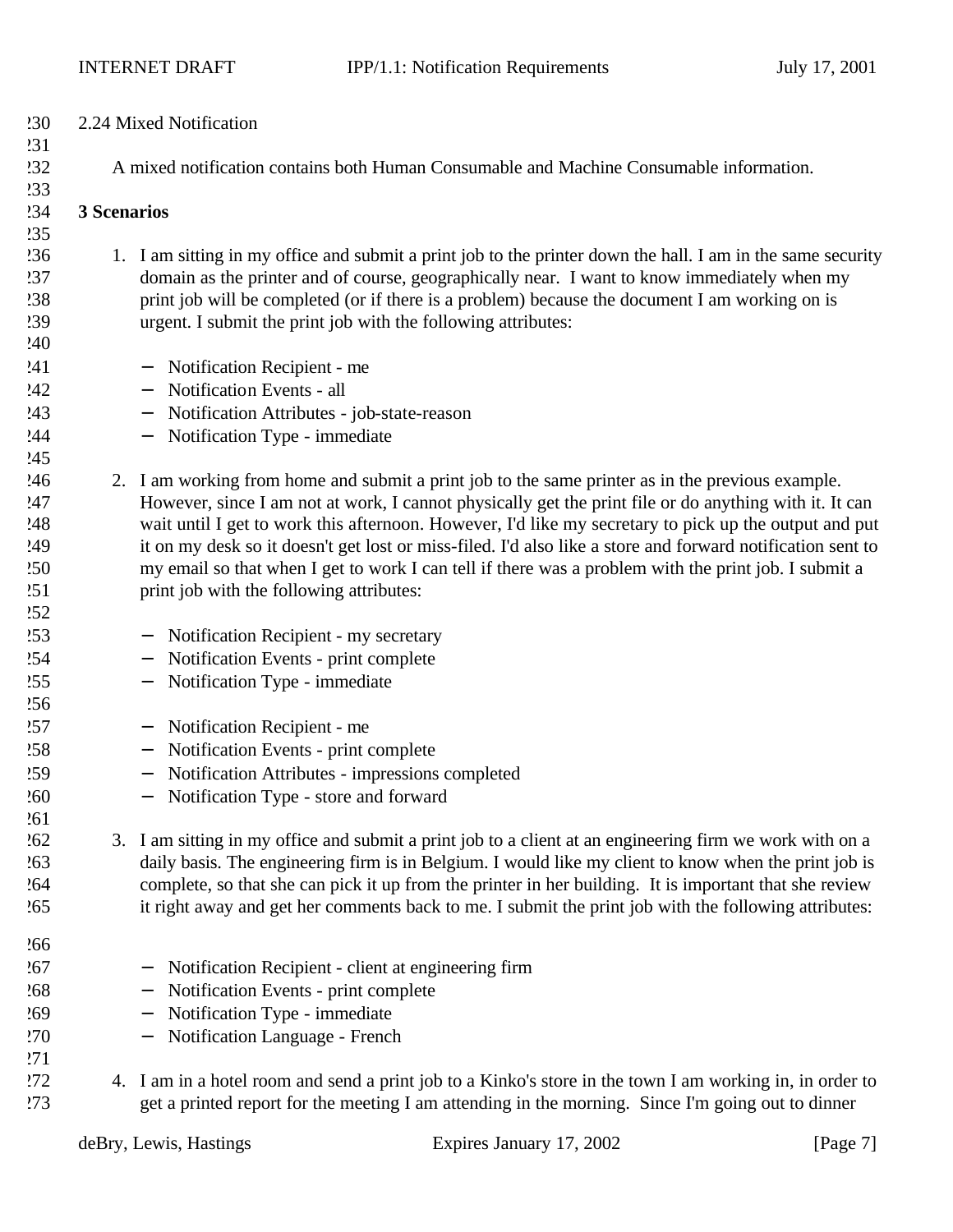| 274        |    | after I get this job submitted, an immediate notification won't do me much good. However, I'd like                          |
|------------|----|-----------------------------------------------------------------------------------------------------------------------------|
| 275        |    | to check in the morning before I drive to the Kinko's store to see if the file has been printed. An                         |
| 276        |    | email notification is sufficient for this purpose. I submit the print job with the following attributes:                    |
| 277        |    |                                                                                                                             |
| 278        |    | Notification Recipient - me<br>$\overline{\phantom{m}}$                                                                     |
| 279        |    | Notification Events - print complete<br>$\overline{\phantom{m}}$                                                            |
| 280        |    | Notification Type - store and forward<br>$\overline{\phantom{m}}$                                                           |
| 281        |    |                                                                                                                             |
| 282        |    | 5. I am printing a large, complex print file. I want to have some immediate feedback on the progress of                     |
| 283        |    | the print job as it prints. I submit the print job with the following attributes:                                           |
| 284        |    |                                                                                                                             |
| 285        |    | Notification Recipient - me<br>$\overline{\phantom{m}}$                                                                     |
| 286        |    | Notification Type - immediate<br>$\overline{\phantom{m}}$                                                                   |
| 287        |    | Notification Events - all state transitions<br>$\overline{\phantom{m}}$                                                     |
| 288        |    | Notification Attributes - impression completed                                                                              |
| 289        |    |                                                                                                                             |
| <b>290</b> | 6. | I am an operator and my duties is to keep the printer running. I subscribe independently from a job                         |
| 291        |    | submission so that my subscription outlasts any particular job. I subscribe with the following                              |
| !92        |    | attributes:                                                                                                                 |
| 293        |    |                                                                                                                             |
| '94        |    | Notification Recipient - me<br>$\overline{\phantom{m}}$                                                                     |
| 295        |    | Notification Type - immediate<br>$\overline{\phantom{m}}$                                                                   |
| 296        |    | Notification Events - all Printer state transitions<br>$\overline{\phantom{m}}$                                             |
| 297        |    | Notification Attributes - Printer state, printer state reasons, device powering up, device<br>$\overline{\phantom{m}}$      |
| 298        |    | powering down.                                                                                                              |
| <b>299</b> |    |                                                                                                                             |
| 300        |    | 7. I am a usage statistics gathering application. I subscribe independently from a job submission so that                   |
| 301        |    | my subscription outlasts any particular job. My subscription may persists across power cycles. I                            |
| 302        |    | subscribe with the following attributes:                                                                                    |
| 303        |    |                                                                                                                             |
| 304        |    | Notification Recipient - me                                                                                                 |
| 305        |    | Notification Type - immediate                                                                                               |
| 306        |    | Notification Events - job completion                                                                                        |
| 307        |    | Notification Attributes - impression completed, sheets completed, time submitted, time started,<br>$\overline{\phantom{m}}$ |
| 308        |    | time completed, job owner, job size in octets, etc.                                                                         |
| 309        |    |                                                                                                                             |
| 310        |    | 8. I am a client application program that displays a list of jobs currently queued for printing on a                        |
| 311        |    | printer. I display the "job-name", "job-state", "job-state-reasons", "page-count", and "intervening-                        |
| 312        |    | jobs" either for the user's jobs or for all jobs. The window displaying the job list remains open for an                    |
| 313        |    | independent amount of time, and it is desired that it represent the current state of the queue. It is                       |
| 314        |    | desired that the application only need to perform a slow poll in order to recover from any missed                           |
| 315        |    | notifications. So the event delivery mechanism provides the means to update the screen on all                               |
| 316        |    | needed changes, including querying for some attributes that may not be delivered in the Notification.                       |
| 317        |    |                                                                                                                             |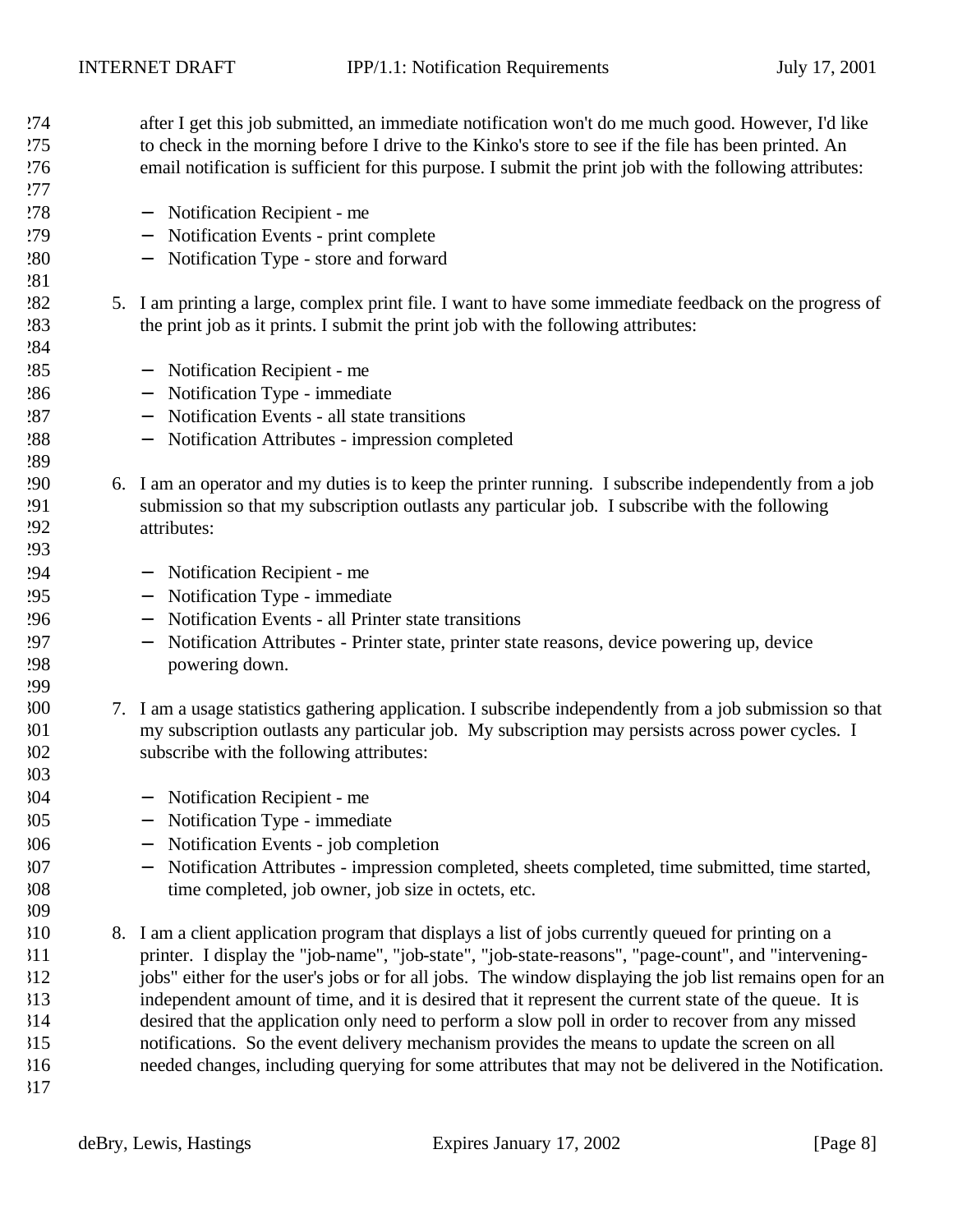- 9. I am a client application program that displays a list of printers. For each Printer I display the current state and configuration. The window displaying the printer list remains open for an independent amount of time, and it is desired that it represent the current state of each printer. It is desired that the application only need to perform a slow poll in order to recover from any missed notifications. So the event delivery mechanism provides the means to update the screen on all needed changes, including querying for some attributes that may not be delivered in the Notification.
- 10. I am an IPP Server that controls one or more devices and implements an IPP Printer object to represent each device. I want to support IPP Notification for each of the IPP Printer objects that I implement. Many of these devices do not support notification (or IPP). So I need to support the IPP Notification semantics specified for each IPP Printer object myself on behalf of each of the devices that each of the IPP Printer objects represent. When I accept IPP job creation requests, I convert the request to what the device will accept. In some cases, I must poll the devices in order to be informed of their job and device state and state changes in order to be able to send IPP Notifications to subscribed Notification Recipients.
- 11. I am an IPP Server that controls one or more devices and implements an IPP Printer object to represent each device. I want to support IPP Notification for each of the IPP Printer objects that I implement. These devices all support IPP, including IPP Notification. I would like the design choice for supporting IPP Notification for these IPP Printer objects that I implement either (1) by forwarding the notification to the IPP Printers that I alone control and have them send the notifications to the intended Notification Recipients without my involvement or (2) replace the notification submitted with the Job to indicate me as the Notification Recipient and I will in turn forward Notifications to the Notification Recipients requested by my clients. Most of the rest of the contents of the IPP Job that I send to the IPP Printers that I control will be the same as the IPP Job that I receive from my IPP clients.
- 12. I am an IPP Server that controls one or more devices and implements an IPP Printer object to represent each device. I want to support IPP Notification for each of the IPP Printer objects that I implement. These devices all support IPP, including IPP Notification. Because these IPP Printers MAY also be being controlled by other servers (using IPP or other protocols), I only want job events for the jobs that I send, but do want Printer events all the time, so that I can show proper Printer state to my clients. So I subscribe to these IPP Printers for Printer events with a long standing subscription with myself to as the Notification Recipient. When I get a Job Creation request, I decide to which IPP Printer to send the job. When I do so, I also add a job subscription for Job events with me as the Notification Recipient to the job's job subscriptions supplied by my clients (this usage is called "piggy-backing"). These IPP Printers automatically remove their job subscriptions when the job completes as for all job subscriptions so that I no longer get Job events when my jobs are completed.

### **4 Requirements**

- The following requirements are intended to be met by the IPP Notification specification (not the
- implementation). The resulting IPP Notification Specification document:
	-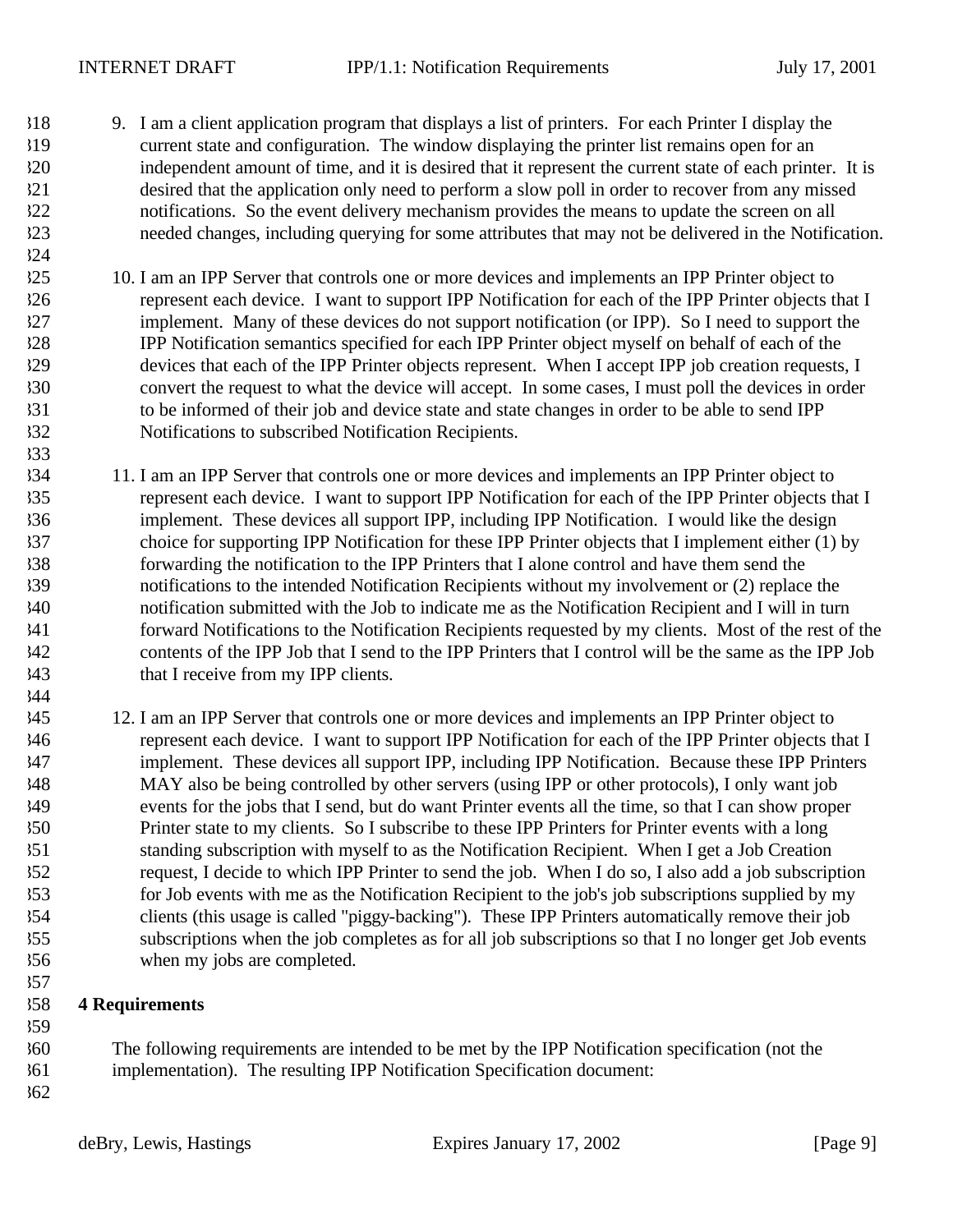- 1. must indicate which of these requirements are REQUIRED and which are OPTIONAL for a conforming implementation to support. See [RFC2911] section 12.1 for the definition of these important conformance terms.
- 2. must be designed to that an IPP Printer can *transparently* support the IPP Notification semantics using third party notification services that exist today or that may be standardized in the future.
- 3. must define means for a Job Submitting End User to specify zero or more Notification Recipients when submitting a print job. A Submitter will not be able to prevent out of band subscriptions from authorized persons, such as Operators.
- 4. must define means when specifying a Notification Recipient, for a Notification Subscriber to be able to specify one or more notification events for that Notification Recipient, subject to administrative and security policy restrictions. Any of the following constitute Job or Printer Events that a Job Submitting End User can specify notifications be sent for:
- Any standard Printer MIB alert (i.e. device alerts) (critical and warning?) (state change notifications)?
- Job Received (transition from Unknown to Pending)
- Job Started (Transition from Pending to Processing)
- Page Complete (Page is stacked)
- Collated Copy Complete (last sheet of collated copy is stacked)
- Job Complete (transition from Processing or Processing-stopped to Completed)
- Job aborted (transition from Pending, Pending-held, Processing, or Processing-stopped to Aborted)
- Job canceled (transition from Pending, Pending-held, Processing, or Processing-held to Canceled)
- Other job state changes like 'paused', purged?
- Device problems for which the job is destined
- Job (interpreter) issues
- 5. must define how an End User or Operator subscribes for:
- Any set of Job Events for a specific job.
- Any set of Printer Events while a specific job is not complete.
- 6. must define how an End User or Operator subscribes for the following without having to submit a Job:
- Any set of Printer Events for a defined period.
- Any set of Job Events for all jobs with no control over which jobs.
- 7. must define how the Notification Subscriber is able to specify either immediate or store and forward notification independently for each Notification Recipient. The means may be explicit, or implied by the method of delivery chosen by the Job Submitting End User.
- 8. must define common delivery methods, e.g. email, must be defined.
-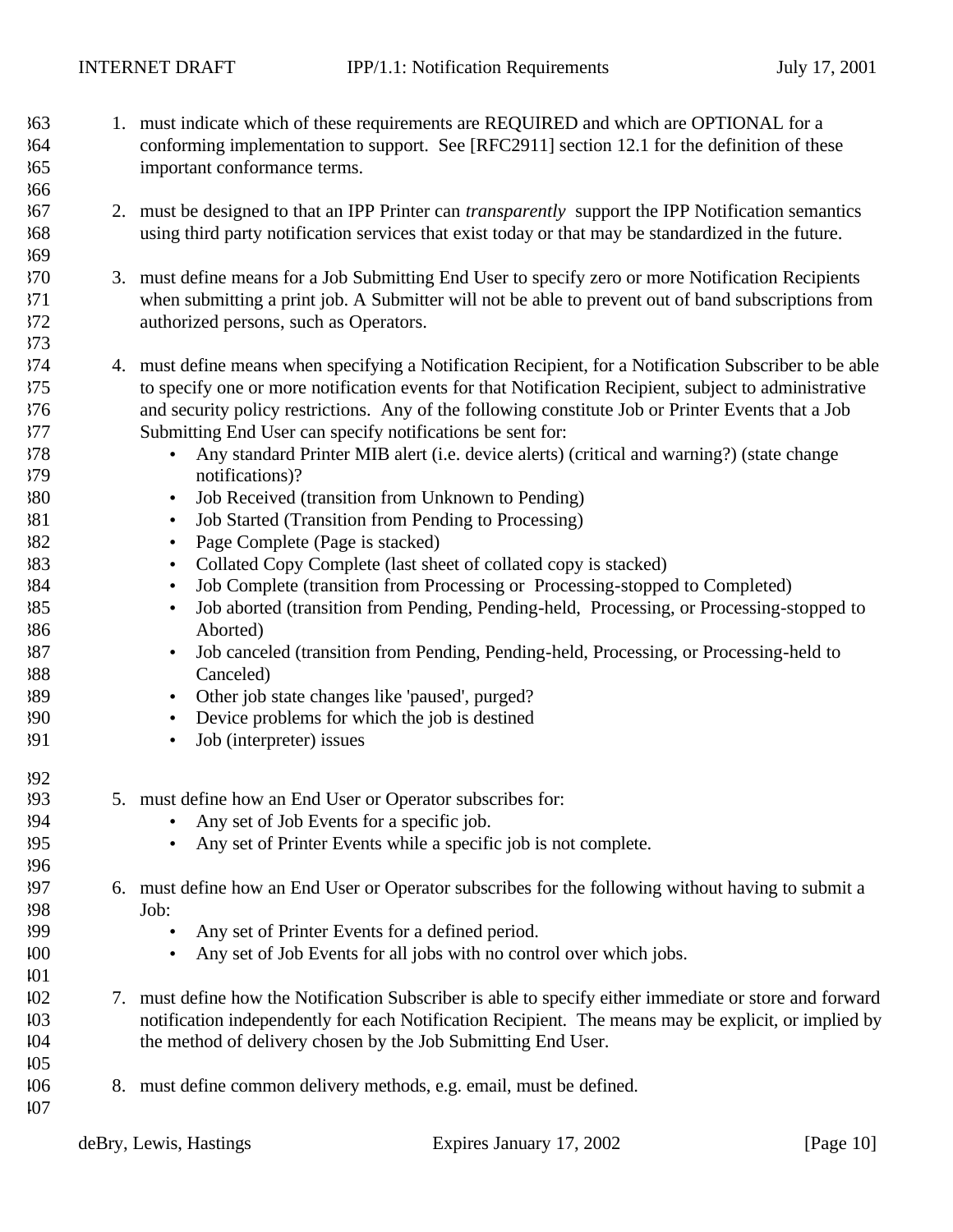| 108<br>109<br>110<br>111<br>112 | 9. must define how an IPP Printer validates its ability to deliver an Event using the specified delivery<br>scheme. If it does not support the specified scheme, or the specified scheme is invalid for some<br>reason, then the IPP Printer accepts and performs the request anyway and responds indicating the<br>unsupported attribute values. There is no requirement for the IPP Printer receiving the print request<br>to validate the identity of an Notification Recipient, nor the ability of the system to deliver an event |
|---------------------------------|---------------------------------------------------------------------------------------------------------------------------------------------------------------------------------------------------------------------------------------------------------------------------------------------------------------------------------------------------------------------------------------------------------------------------------------------------------------------------------------------------------------------------------------|
| 113<br>114                      | to that recipient as requested (for example, if the Notification Recipient is not at work today).                                                                                                                                                                                                                                                                                                                                                                                                                                     |
| 115<br>116<br>117               | 10. must define a class of IPP event notification delivery methods which can flow through corporate<br>firewalls. However, an IPP printer need not test to guarantee delivery of the notification through a<br>firewall before accepting a print job.                                                                                                                                                                                                                                                                                 |
| 118<br>119<br>120<br>121        | 11. may define means for delivering a notification to the submitting client when the delivery of an event<br>notification to a specified Notification Recipient fails. Fall back means of subscribers determining if<br>notifications have failed, i.e. polling, may be provided.                                                                                                                                                                                                                                                     |
| 122<br>123                      | 12. must define a mechanism for localizing Human Consumable notifications by the Notification Source.                                                                                                                                                                                                                                                                                                                                                                                                                                 |
| 124<br>125<br>126               | 13. may define a way to specify whether or not event delivery requires acknowledgement back to the<br>Notification Source.                                                                                                                                                                                                                                                                                                                                                                                                            |
| 127<br>128<br>129<br>130<br>131 | 14. There must be a mechanism defined so that job independent subscriptions do not become stale and<br>do not require human intervention to remove stale subscriptions. However, stale must not be the<br>inability to deliver an Event Notification, since temporary Notification delivery problems must be<br>tolerated.                                                                                                                                                                                                            |
| 132<br>133<br>134               | 15. A mechanism must be defined so that an Event Subscriber is able to add an Event Subscription to a<br>Job after the Job has been submitted.                                                                                                                                                                                                                                                                                                                                                                                        |
| 135<br>136<br>137               | 16. A mechanism must be defined so that a client is able to cancel an Event Subscription on a job or<br>printer after the job has been submitted.                                                                                                                                                                                                                                                                                                                                                                                     |
| 138<br>139                      | 17. A mechanism must be defined so that a client can obtain the set of current Subscriptions.                                                                                                                                                                                                                                                                                                                                                                                                                                         |
| 140<br> 41                      | 5 Security considerations for IPP Notifications requirements                                                                                                                                                                                                                                                                                                                                                                                                                                                                          |
| 142<br>143                      | By far the biggest security concern is the abuse of notification: sending unwanted notifications to third<br>parties (i.e., spam). The problem is made worse by notification addresses that may be redistributed to                                                                                                                                                                                                                                                                                                                   |
| 144<br>145<br>146<br>147<br>148 | multiple parties (e.g. mailing lists). There exist scenarios where third party notification is required (see<br>Scenario #2 and #3). The fully secure solution would require active agreement of all recipients before<br>sending out anything. However, requirement #9 ("There is no requirement for IPP Printer receiving the<br>print request to validate the identity of an event recipient") argues against this. Certain systems may<br>decide to disallow third party notifications (a traditional fax model).                 |
| 149<br>150<br>151               | Clients submitting notification requests to the IPP Printer has the same security issues as submitting an<br>IPP/1.1 print job request. The same mechanisms used by IPP/1.1 can therefore be used by the client                                                                                                                                                                                                                                                                                                                       |
|                                 |                                                                                                                                                                                                                                                                                                                                                                                                                                                                                                                                       |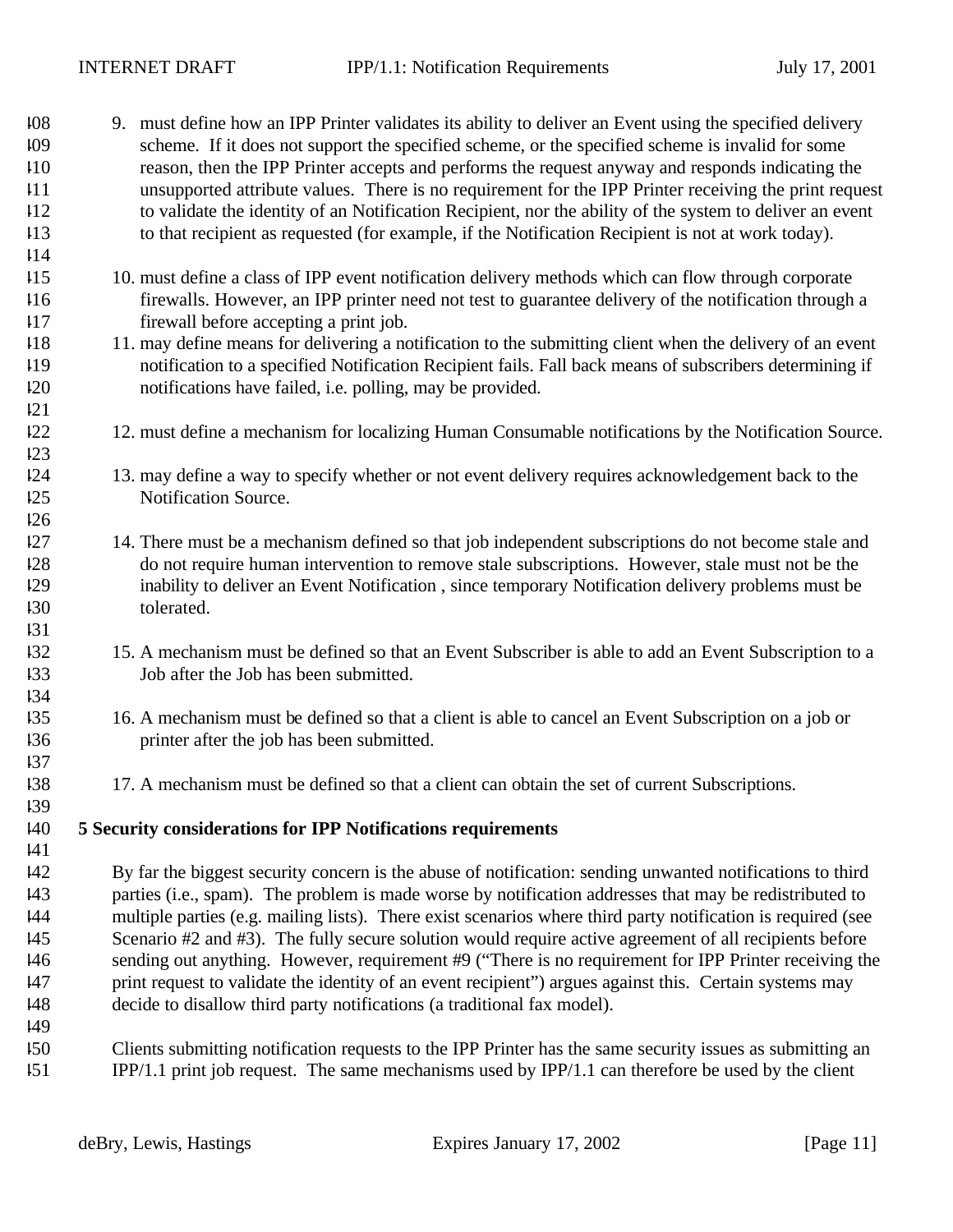- notification submission. Operations that require authentication can use the HTTP authentication. Operations that require privacy can use the HTTP/TLS privacy.
- 

 The notification access control model should be similar to the IPP access control model. Creating a notification subscription is associated with a user. Only the creator or an operator can cancel the subscription. The system may limit the listing of items to only those items owned by the user. Some subscriptions (e.g. those that have a lifetime longer than a job) can be done only by privileged users (operators and/or administrators), if that is the authorization policy.

 The standard security concerns (delivery to the right user, privacy of content, tamper proof content) apply to the notification delivery. IPP should use the security mechanism of the delivery method used. Some delivery mechanisms are more secure than others. Therefore, sensitive notifications should use the delivery method that has the strongest security.

### **6 Internationalization Considerations**

- The Human Consumable notification must be localized to the natural language and charset that Notification Subscriber specifies within the choice of natural languages and charsets that the IPP Printer supports.
- 

 The Machine Consumable notification data uses the 'application/ipp' MIME media type. It contains some attributes whose text values are required to be in the natural language and charset that the Notification Subscriber specifies within the choice of natural languages and charsets that the IPP Printer

- supports. See [RFC2566].
- 

## **7 IANA Considerations**

- 
- 
- There will be some notification delivery methods registered with IANA for use in URLs. These will be defined in other documents.
- **8 References**
- 
- $|84$  [ipp-ntfy]

| 185 | Isaacson, S., Martin, J., deBry, R., Hastings, T., Shepherd, M., Bergman, R., "IPP Event                                         |
|-----|----------------------------------------------------------------------------------------------------------------------------------|
| 186 | Notification Specification", <draft-ietf-ipp-not-spec-07.txt>, work in progress, July 17, 2001.</draft-ietf-ipp-not-spec-07.txt> |

#### [RFC2565]

- Herriot, R., Butler, S., Moore, P., Tuner, R., "Internet Printing Protocol/1.0: Encoding and Transport", RFC 2565, April 1999.
- [RFC2566]
- R. deBry, T. Hastings, R. Herriot, S. Isaacson, P. Powell, "Internet Printing Protocol/1.0: Model and Semantics", RFC 2566, April 1999.

#### [RFC2567]

Wright, D., "Design Goals for an Internet Printing Protocol", RFC 2567, April 1999.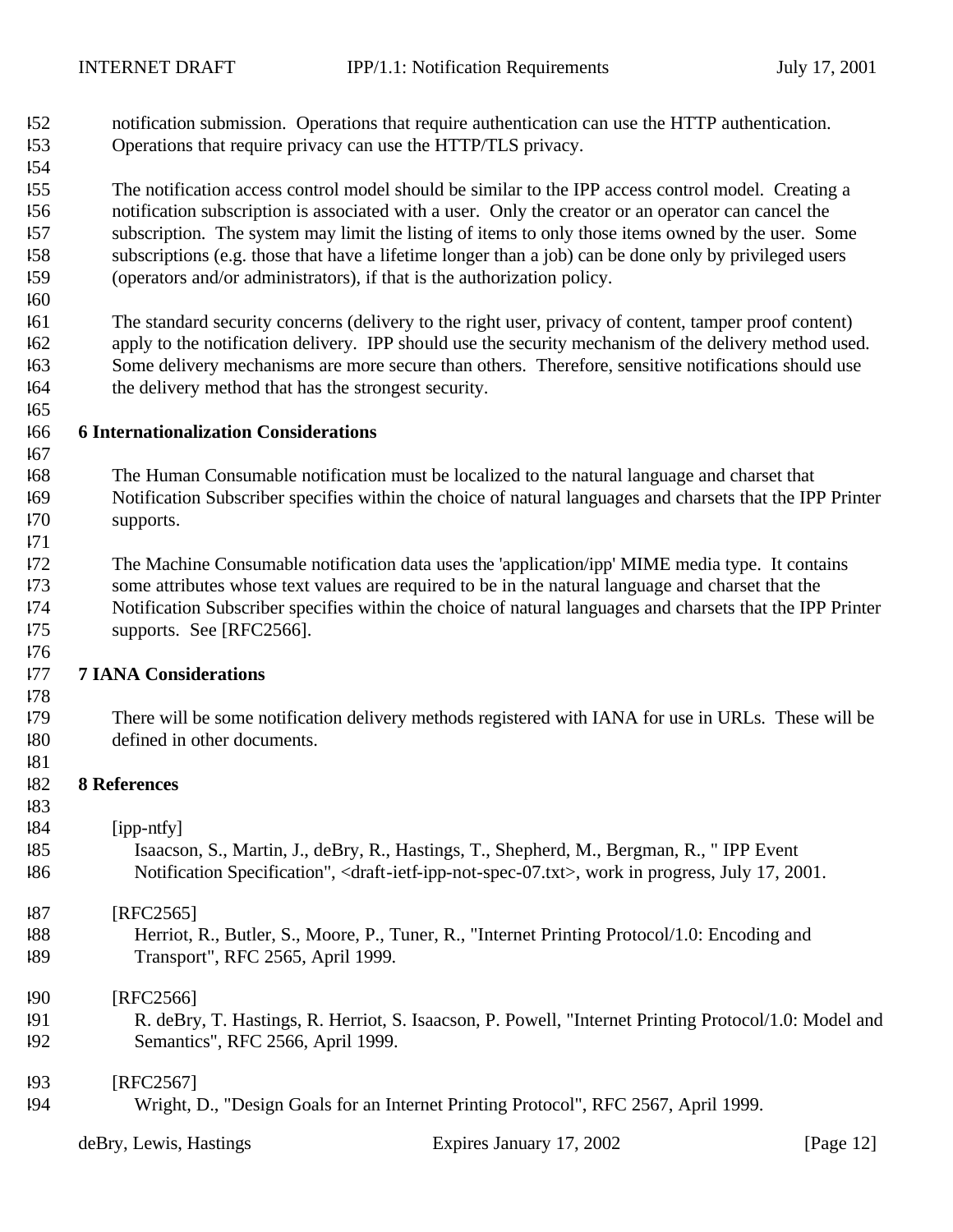| 195        | [RFC2568]                                                                                                                              |
|------------|----------------------------------------------------------------------------------------------------------------------------------------|
| 196        | Zilles, S., "Rationale for the Structure and Model and Protocol for the Internet Printing Protocol",                                   |
| 197        | RFC 2568, April 1999.                                                                                                                  |
|            |                                                                                                                                        |
| 198        | [RFC2569]                                                                                                                              |
| 199        | Herriot, R., Hastings, T., Jacobs, N., Martin, J., "Mapping between LPD and IPP Protocols", RFC                                        |
| 500        | 2569, April 1999.                                                                                                                      |
| 501        | [RFC2639]                                                                                                                              |
| 502        | T. Hastings, C. Manros. "Internet Printing Protocol/1.0: Implementer's Guide", RFC 2639, July                                          |
| 503        | 1999.                                                                                                                                  |
| 504        | [RFC2910]                                                                                                                              |
|            |                                                                                                                                        |
| 505<br>506 | Herriot, R., Butler, S., Moore, P., Turner, R., "Internet Printing Protocol/1.1: Encoding and<br>Transport", RFC 2910, September 2000. |
| 507        | [RFC2911]                                                                                                                              |
| 508        | deBry, R., , Hastings, T., Herriot, R., Isaacson, S., Powell, P., "Internet Printing Protocol/1.1:                                     |
| 509        | Model and Semantics", RFC 2911, September 2000.                                                                                        |
|            |                                                                                                                                        |
| 510        | <b>9 Author's Address</b>                                                                                                              |
| 511        |                                                                                                                                        |
| 512        | Harry Lewis                                                                                                                            |
| 513        | <b>HUC/003G</b>                                                                                                                        |
| 514        | <b>IBM</b> Corporation                                                                                                                 |
| 515        | P.O. Box 1900                                                                                                                          |
| 516        | Boulder, CO 80301-9191                                                                                                                 |
| 517        |                                                                                                                                        |
| 518        | Phone: (303) 924-5337                                                                                                                  |
| 519        | Fax: (303) 924-9889                                                                                                                    |
| 520        | e-mail: harryl@us.ibm.com                                                                                                              |
| 521        |                                                                                                                                        |
| 522        | Roger deBry                                                                                                                            |
| 523        | <b>Utah Valley State College</b>                                                                                                       |
| 524        | Orem, UT 84058                                                                                                                         |
|            |                                                                                                                                        |
| 525        |                                                                                                                                        |
| 526        | Phone: (801) 222-8000                                                                                                                  |
| 527        | e-mail: debryro@uvsc.edu                                                                                                               |
| 528        |                                                                                                                                        |
| 529        | Tom Hastings (editor)                                                                                                                  |
| 530        | Xerox Corporation                                                                                                                      |
| 531        | 737 Hawaii St. ESAE 231                                                                                                                |
| 532        | El Segundo, CA 90245                                                                                                                   |
| 533        |                                                                                                                                        |
| 534        | Phone: 310-333-6413                                                                                                                    |
| 535        | Fax: 310-333-5514                                                                                                                      |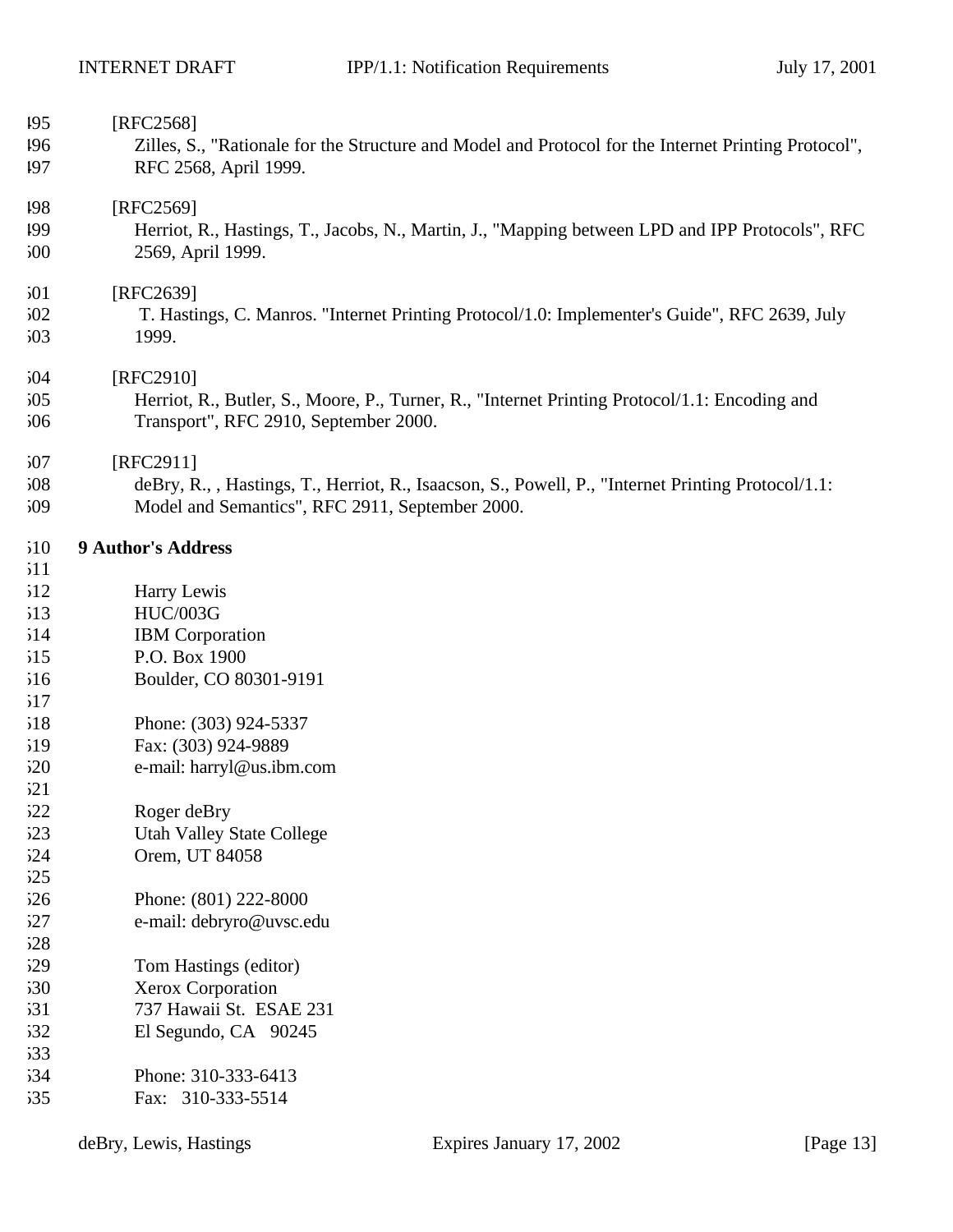| 536 | e-mail: hastings@cp10.es.xerox.com                                                                           |
|-----|--------------------------------------------------------------------------------------------------------------|
| 537 |                                                                                                              |
| 538 | IPP Web Page: http://www.pwg.org/ipp/                                                                        |
| 539 | IPP Mailing List: ipp@pwg.org                                                                                |
| 540 |                                                                                                              |
| 541 | To subscribe to the ipp mailing list, send the following email:                                              |
| 542 | 1) send it to majordomo@pwg.org                                                                              |
| 543 | 2) leave the subject line blank                                                                              |
| 544 | 3) put the following two lines in the message body:                                                          |
| 545 | subscribe ipp                                                                                                |
| 546 | end                                                                                                          |
| 547 |                                                                                                              |
| 548 | Implementers of this specification document are encouraged to join the IPP Mailing List in order to          |
| 549 | participate in any discussions of clarification issues and review of registration proposals for additional   |
| 550 | attributes and values. In order to reduce spam the mailing list rejects mail from non-subscribers, so you    |
| 551 | must subscribe to the mailing list in order to send a question or comment to the mailing list.               |
| 552 |                                                                                                              |
| 553 |                                                                                                              |
| 554 | 10 Appendix A: Description of the Base IPP Documents                                                         |
| 555 | The base set of IPP documents includes:                                                                      |
| 556 | Design Goals for an Internet Printing Protocol [RFC2567]                                                     |
| 557 | Rationale for the Structure and Model and Protocol for the Internet Printing Protocol [RFC2568]              |
| 558 | Internet Printing Protocol/1.1: Model and Semantics [RFC2911]                                                |
| 559 | Internet Printing Protocol/1.1: Encoding and Transport [RFC2910]                                             |
| 560 | Internet Printing Protocol/1.1: Implementer's Guide [IPP-IIG]                                                |
| 561 | Mapping between LPD and IPP Protocols [RFC2569]                                                              |
| 562 |                                                                                                              |
| 563 | The "Design Goals for an Internet Printing Protocol" document takes a broad look at distributed              |
| 564 | printing functionality, and it enumerates real-life scenarios that help to clarify the features that need to |
| 565 | be included in a printing protocol for the Internet. It identifies requirements for three types of users:    |
| 66  | end users, operators, and administrators. It calls out a subset of end user requirements that are satisfied  |
| 567 | in IPP/1.0 [RFC2566, RFC2565]. A few OPTIONAL operator operations have been added to IPP/1.1                 |
| 568 | [RFC2911, RFC2910].                                                                                          |
|     |                                                                                                              |
| 569 | The "Rationale for the Structure and Model and Protocol for the Internet Printing Protocol" document         |
| 570 | describes IPP from a high level view, defines a roadmap for the various documents that form the suite of     |
| 571 | IPP specification documents, and gives background and rationale for the IETF IPP working group's             |
| 572 | major decisions.                                                                                             |
| 573 | The "Internet Printing Protocol/1.1: Model and Semantics" document describes a simplified model with         |
| 574 | abstract objects, their attributes, and their operations. The model introduces a Printer and a Job. The      |
| 575 | Job supports multiple documents per Job. The model document also addresses how security,                     |
| 576 | internationalization, and directory issues are addressed.                                                    |
|     |                                                                                                              |